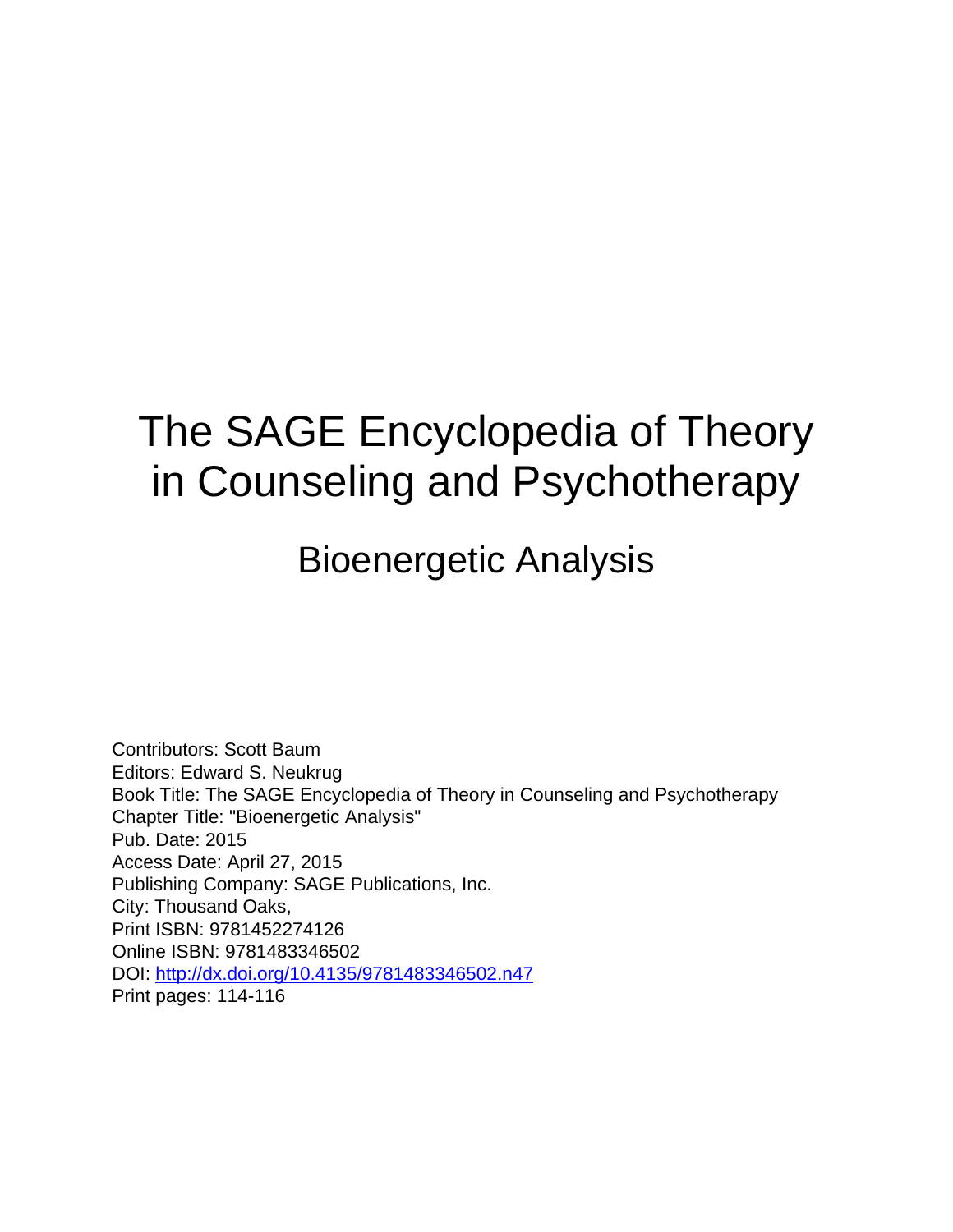©2015 SAGE Publications, Inc. All Rights Reserved.

This PDF has been generated from SAGE knowledge. Please note that the pagination of the online version will vary from the pagination of the print book.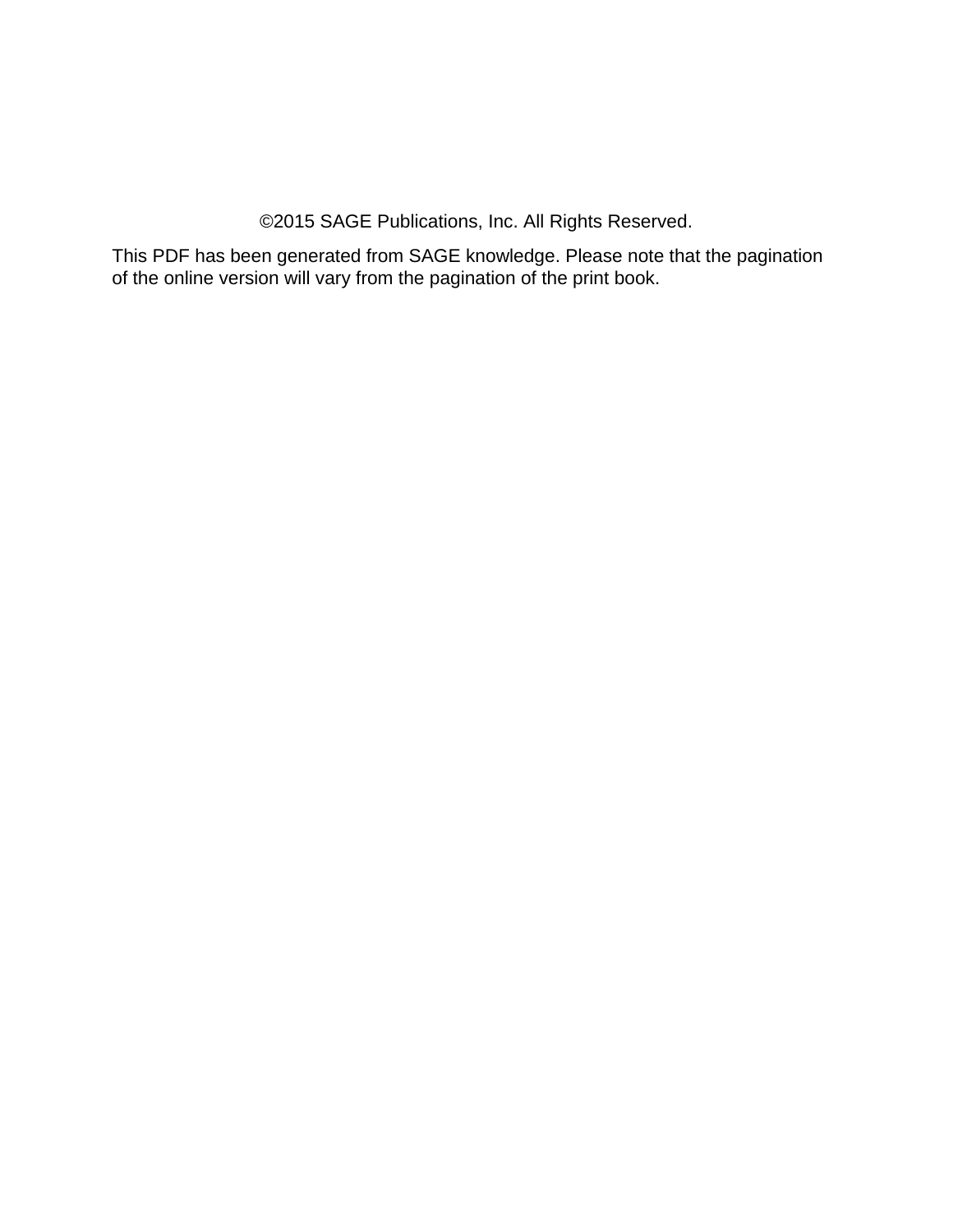#### <http://dx.doi.org/10.4135/9781483346502.n47>

Bioenergetic analysis is a psychodynamic psychotherapy that works with somatic (body), psychic, emotional, and interpersonal phenomena as part of a unitary whole. A therapist in this approach practices psychotherapy with a theory base and a repertoire of techniques that permit interventions to be made in each dimension—body, mind, and relationship. These interventions are made with a sophisticated understanding of body organization (including anatomy, physiology, and morphology) and of psychological processes (the formation of personality, emotion, and cognition), and the application of modern theories of self and relationship formation.

## Historical Context

The modern form of bioenergetic analysis developed out of the elaborations of psychoanalytic theory proposed by Wilhelm Reich, a student of Sigmund Freud. Reich, who emigrated to the United States in 1939, investigated the complex relationship between personality organization and somatic organization. This study led one of his students in New York, Alexander Lowen, to modernize Reich's ideas into a comprehensive method for correlating various developmental thrusts— separation and individuation dynamics, the emergence of self-structures, relationship patterns, and the development of self- and other representations, among others—with patterns of somatic organization. Examples of these somatic patterns include muscular tension systems, for example, chronic contractions or flaccidity of the musculature and habitual body postures that correspond to psychological positions, attitudes, interactional styles, and cognitive patterns. Together these organizations cohere into a character structure that while uniquely individual shows the effects of the dynamics present in each of these dimensions.

Reich took ideas inherent in psychoanalysis as propounded by Freud, such as selfdetermination and consciousness of self as an instrumental and responsible being, and added to them the insight that when people are in possession of their sexual selves, they have a tool for self-awareness and for self-expression that is inalienable, cannot be taken away by authorities, and is external to the self or even those internalized as part of the self.

Page 3 of 8 The SAGE Encyclopedia of Theory in Counseling and Psychotherapy: Bioenergetic Analysis **SSAGE knowled**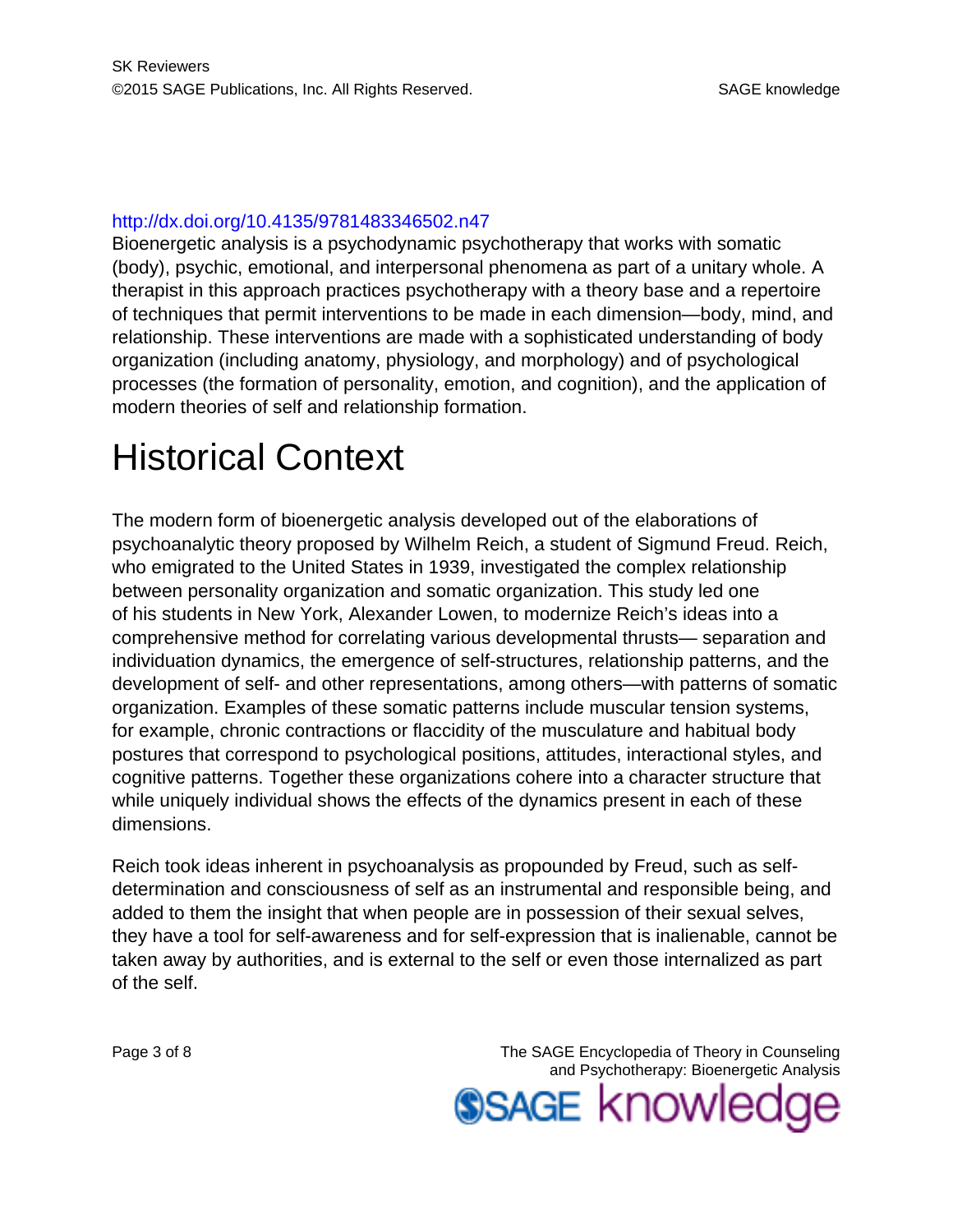This is a view of psychotherapy as a revolutionary activity. It views psychotherapy as a method of self-definition, of raising consciousness, and, where necessary, of liberation from oppressive external and internal forces. Pleasure is seen, in modern bioenergetic analysis, as the capacity for connection with the benevolence in the universe. When people have a visceral, developed, and experienced sense of that connection, it is hard to dominate their consciousness and tell them what reality is, what things mean, and whether their personal experience is valid.

Bioenergetic analysis, originally developed in the United States, is now practiced in many countries around the world. Most practitioners belong to local, geographically based societies and to the International Institute for Bioenergetic Analysis.

# Major Concepts

Modern bioenergetic analysis is a developmental theory of the embodied self. People are seen as having a thrust to maturation that has physical, psychic, emotional, cognitive, interpersonal, and social dimensions. When the thrust to grow and develop along any of these dimensions is disrupted or impinged on in ways that an individual cannot manage successfully, the person develops psychological and somatic defensive operations to protect the self from further harm. Included in that protective defensive system are mechanisms to constrain self-expression, so that one does not express feelings or reactions that will result in continued reactions from others that cause the harm being inflicted. The impingement on development, or the harm being inflicted, can vary in strength and severity from the inevitable vicissitudes of everyday life, which all of us have to encounter and develop effective methods to manage, to massive soul-, mind-, and body-destroying abuses.

In the theory of modern bioenergetic analysis, a person's system of defenses is organized as a holistic interlocking system that is referred to as character organization. This defense system not only protects against the assault from other people in the environment but also conceals from others and from oneself the emotional and psychological reactions to the assault. Character **[p. 114** ↓ **]** structure is a durable, ongoing personality organization in which these defenses are habitual and reflexive and, to a large degree, at least before psychotherapeutic intervention, arise out of

Page 4 of 8 The SAGE Encyclopedia of Theory in Counseling and Psychotherapy: Bioenergetic Analysis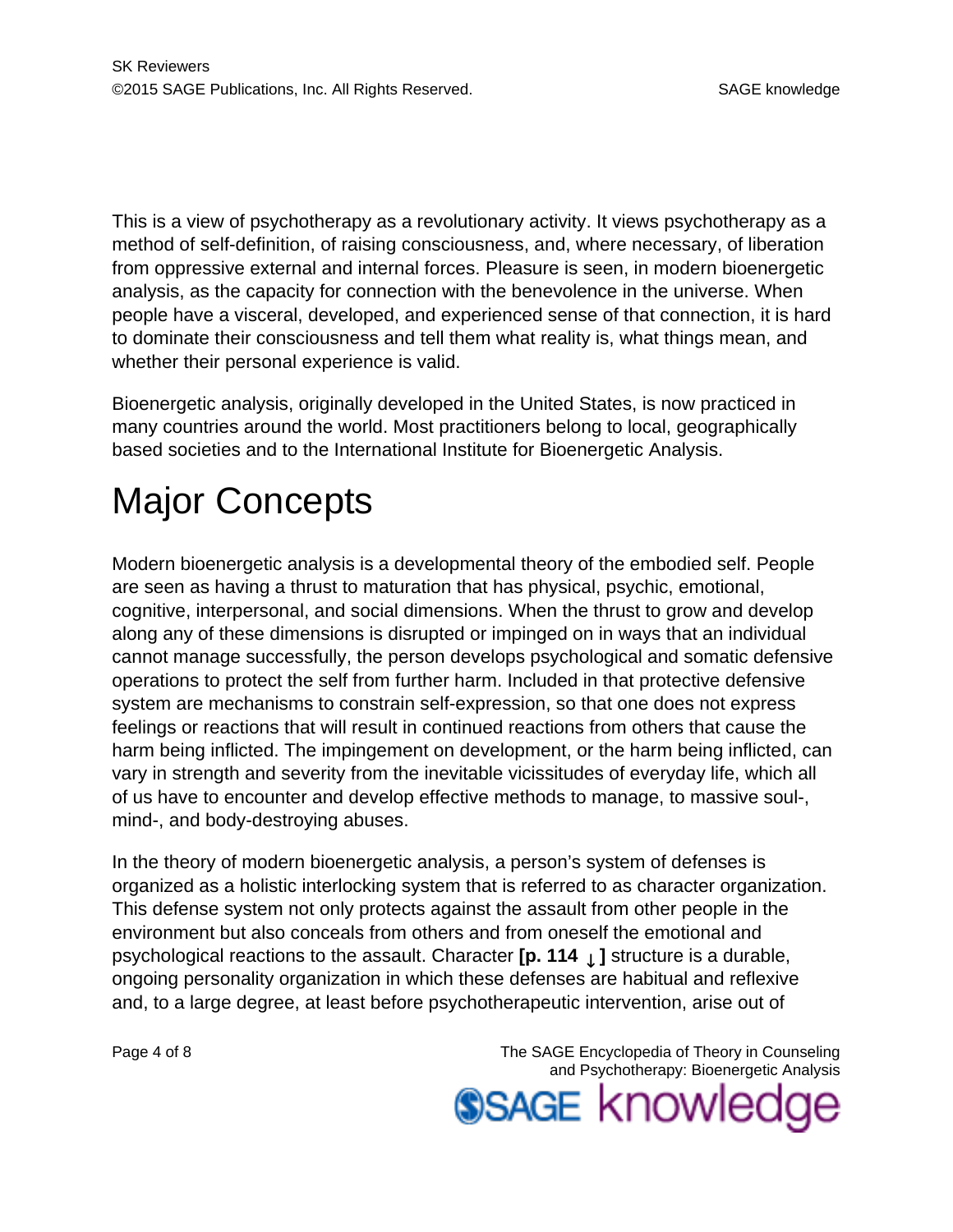awareness. The structures that make up character organization exist on somatic, psychological, and cognitive dimensions. For example, someone who has been profoundly and chronically terrified early in life and has withdrawn into a frozen selfprotective space will show a body that is deeply contracted, with very limited capacity for expansion—in breathing, in mood, and in contact with others. That person will also have difficulty being flexible—physically, psychically, and inter-personally—and when encountering strong emotional or interpersonal stimulation, will be inclined to withdraw or feel overwhelmed.

It is a principle of bioenergetic analysis that human beings, being as adaptable and inherently flexible as we are, can grow around an underlying character organization. And so a bioenergetic therapist must learn to look at underlying structures and patterns beneath surface appearances. This includes an experiential and theoretical understanding of body processes such as breathing, vitality, flexibility, expansion and contraction, musculoskeletal and neuromuscular functioning and their relationship to energetic processes, and psychological and emotional functioning. The patterns of a person's character organization may become apparent in the therapy process, enabling both patient and therapist to observe them in action and begin to soften the habitual reactions and defensive maneuvers on a physical, psychological, and interpersonal level. Because each person's personality and character organization is unique and individual, the work of therapy can never be done exactly the same way across patients. It is the art of the therapist to respond to the unique and specific realities presented by the individual patient.

## **Techniques**

One of the central principles of modern bioenergetic analysis is that the underlying content of any organized pattern in each of these dimensions can be accessed through the recruitment of intense emotional experience. Intense, here, is a relative term referring to the strength of subjective experience within the range of tolerance and usefulness for the individual. Strongly experienced and expressed emotion is not seen as a primitive event or as a cathartic discharge of built-up charge or energy. Rather, the experience and expression of strongly felt emotion in a grounded, contained, and relational manner is understood to be a method for accessing and developing

Page 5 of 8 The SAGE Encyclopedia of Theory in Counseling and Psychotherapy: Bioenergetic Analysis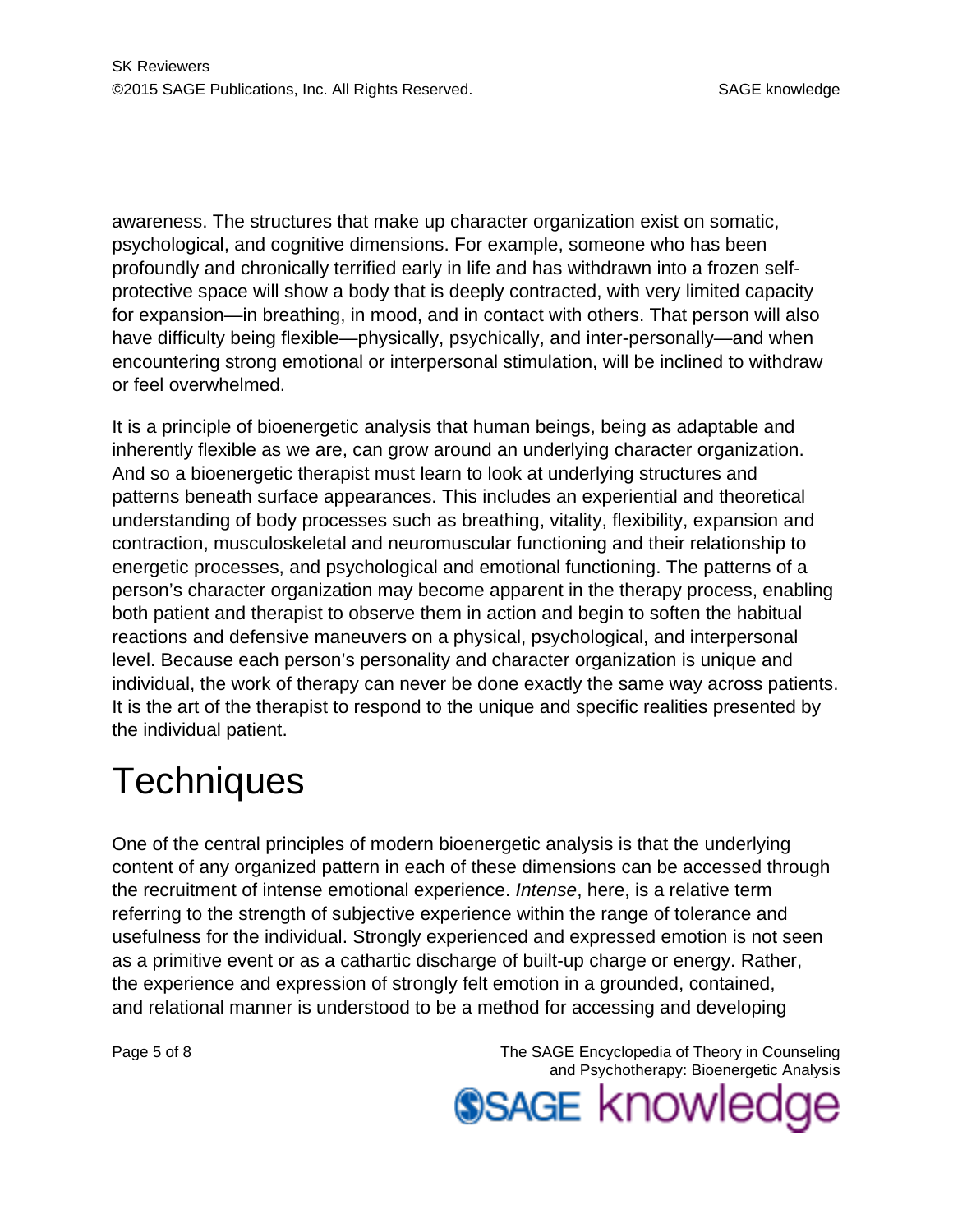a tolerance for deep emotional life. It is a tenet of the belief system in modern bioenergetic analysis that the experience and expression of powerful and meaningful emotion is a means of knowing reality, and living one's personal reality, and that the expression of deeply and strongly felt emotion is a skill that with practice and refinement becomes a sophisticated tool for communication with oneself and with others.

The techniques in bioenergetic analysis support this view of emotion and selfrepresentation. Much of what goes on in bioenergetic therapy, allowing for the stylistic differences between therapists, looks like what transpires in any psychodynamic psychotherapy. Bioenergetic therapists strive to create a therapeutic alliance with a patient that will act as a supportive medium for the establishment of an attachment that will withstand the arousal and expression of painful and difficult feelings. Both the patient and the therapist participate in the construction of the relationship that will carry the therapeutic process forward. Bioenergetic therapists use techniques derived from an eclectic selection of theoretical systems to make interventions that support people in becoming more self-determining, more autonomous, more open and available for contact, more alive, and more skilled at following their own process to meaning and pleasure. In addition to those therapeutic technical skills, bioenergetic therapists are constantly attentive to corresponding physical processes that can be addressed in a technical way to advance the therapeutic project the individual patient brings. These technical perspectives allow for the use of breathing patterns; positions that strain muscular holding patterns beyond their usual capacity to hold rigidity; contact, including touch, that can act to bring awareness to a part of the body, to support, to open holding patterns, or to help build boundaries; and expressive movement, by the patient alone or along with the therapist or members of a therapy group. The philosophy of **[p. 115** ↓ **]** technique in bioenergetic analysis allows and supports creative, attuned, empathically derived interventions.

### Therapeutic Process

Bioenergetic therapists maintain an ongoing interest in and discussion of developments in theory and research. This includes new ways of understanding the development of personality and self, as well as self in relationship; the contribution of neurosciences in illuminating the degree to which human beings are evolutionarily adapted for attachment

Page 6 of 8 The SAGE Encyclopedia of Theory in Counseling and Psychotherapy: Bioenergetic Analysis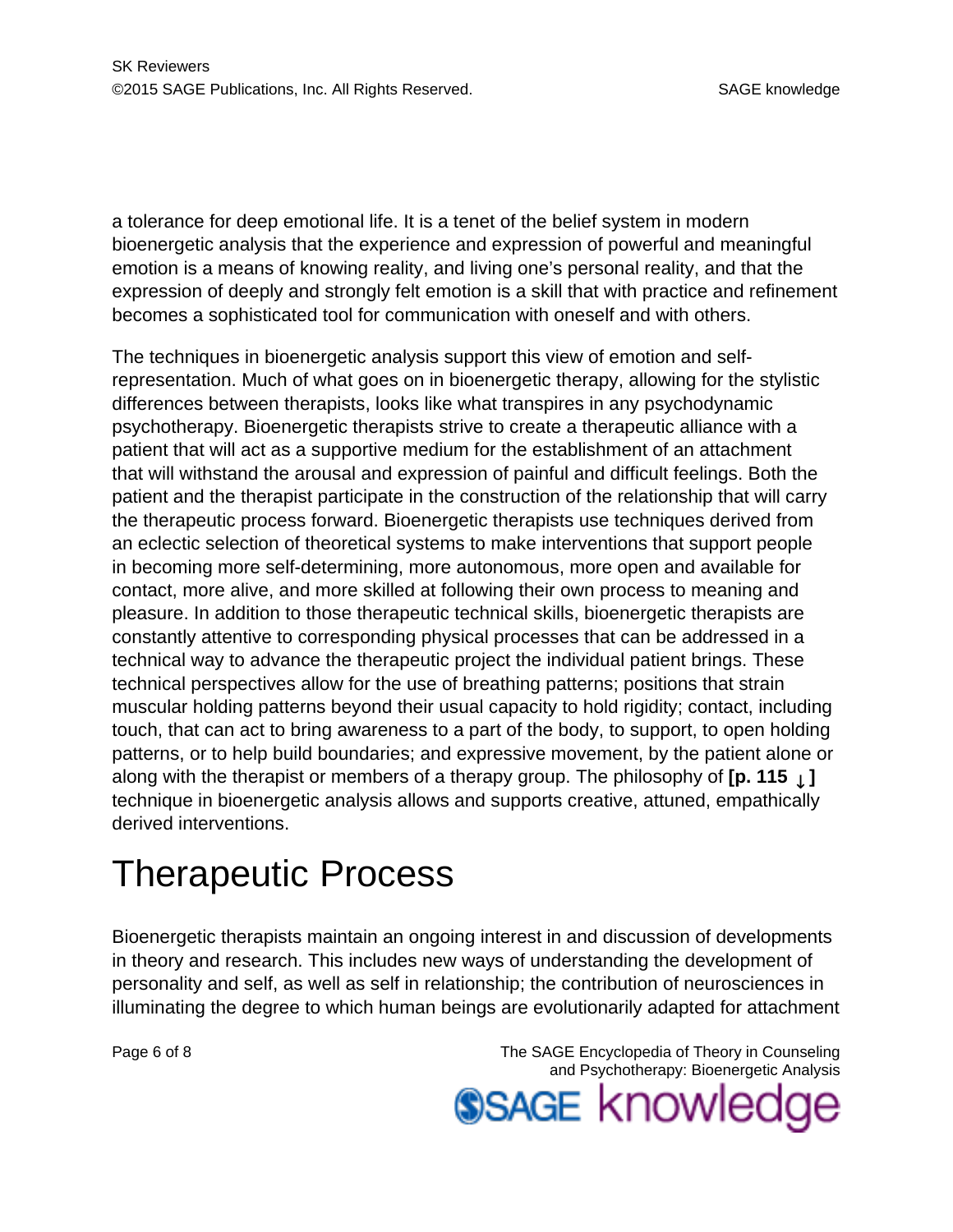and empathic attunement to each other; and the investigation of the nature and healing properties of the therapeutic relationship. Recently, psychological and emotional trauma has swung back into the foreground of study and discourse about the causal elements in human suffering. Such study has highlighted the importance of understanding the ways in which trauma has an enduring effect on basic body processes. Although newly in focus, trauma plays a central role in the theories that first gave rise to the bioenergetic approach as conceived by Lowen and as derived from the work of Reich and Freud.

Bioenergetic therapists approach the therapeutic relationship from a number of perspectives. Generally agreed on is the concept that the therapeutic process is a laboratory for the exploration of the forming, deforming, and injurious effects of relationships. The patterns of relationship to self and others that emerge from early formative experiences are repeated in the therapeutic relationship and can be examined and modified in a relationship that does not require the usual constraints and inhibitions of conventional social relationships. Many bioenergetic therapists subscribe to the ideas derived from feminist theory that relationships can be egalitarian and cocreated. That is, the therapist and the patient together create a unique and specific relationship, an intersubjective one, between two subjects, with the aim of creating a living space in which the patient can be real, authentic, and self-expressive to the extent and as fully as she or he wishes and is able. Bioenergetic therapists bring to this vision of relationship a set of interventional skills that allow for a wide range of physical and emotional expression and a tolerance for strongly felt and strongly expressed emotion. This treatment philosophy is coupled with a strong conviction about the healing properties of relationships and a strong belief in the calling in each of us to seek meaning in life and connect with and experience pleasure through relationships with one another and the environment in all its dimensions.

#### **See also[Integrative Body Psychotherapy](http://knowledge.sagepub.com/view/the-sage-encyclopedia-of-theory-in-counseling-and-psychotherapy/n190.i1.xml): [Orgonomy](http://knowledge.sagepub.com/view/the-sage-encyclopedia-of-theory-in-counseling-and-psychotherapy/n263.i1.xml)[Psychodrama](http://knowledge.sagepub.com/view/the-sage-encyclopedia-of-theory-in-counseling-and-psychotherapy/n291.i1.xml): [Sensorimotor](http://knowledge.sagepub.com/view/the-sage-encyclopedia-of-theory-in-counseling-and-psychotherapy/n330.i1.xml)** [Psychotherapy](http://knowledge.sagepub.com/view/the-sage-encyclopedia-of-theory-in-counseling-and-psychotherapy/n330.i1.xml); [Therapeutic Touch](http://knowledge.sagepub.com/view/the-sage-encyclopedia-of-theory-in-counseling-and-psychotherapy/n355.i1.xml)

**ScottBaum** 

<http://dx.doi.org/10.4135/9781483346502.n47> Further Readings

Page 7 of 8 The SAGE Encyclopedia of Theory in Counseling and Psychotherapy: Bioenergetic Analysis